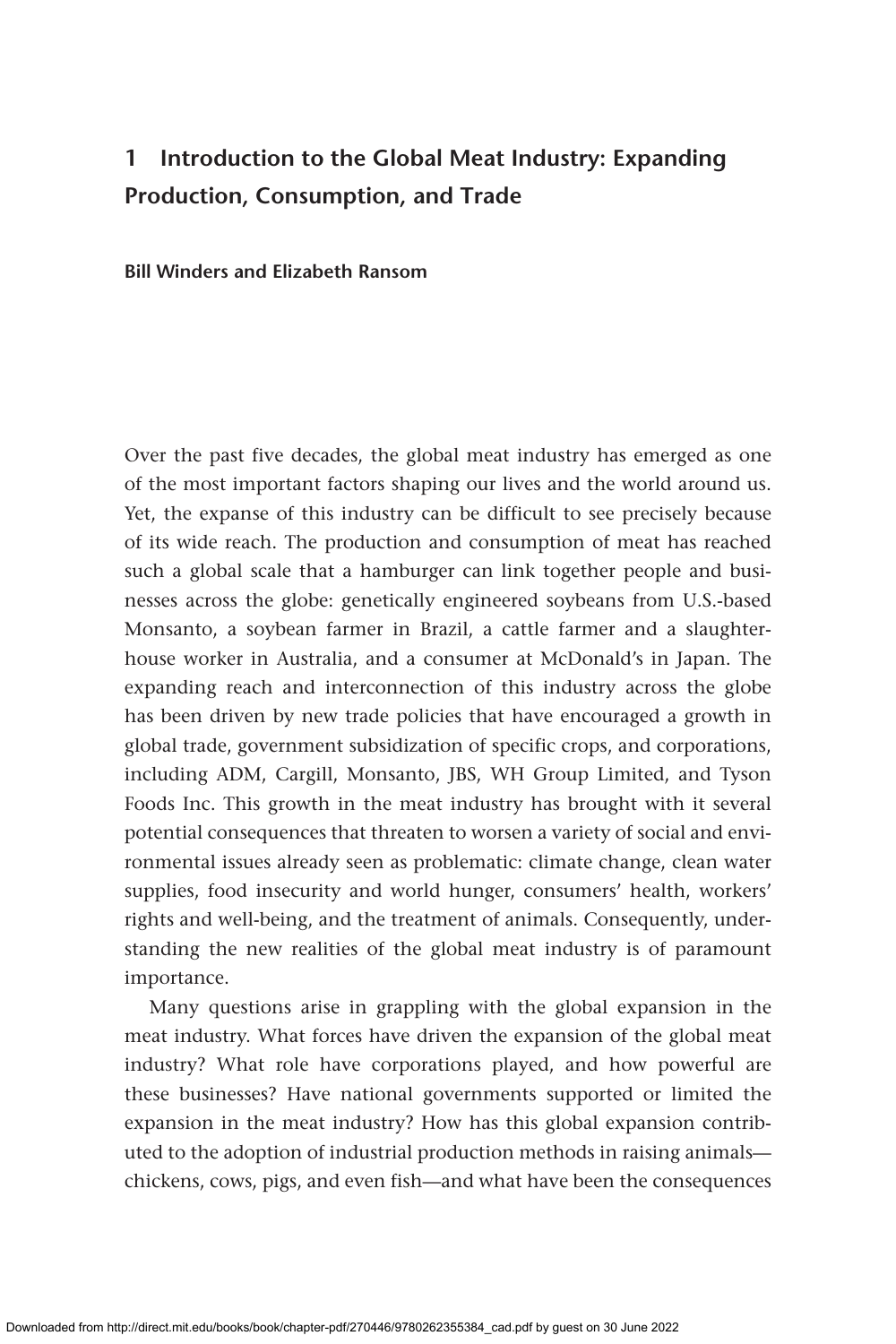for the environment and the animals themselves? What has the increased size and global reach of corporations meant for the working conditions of slaughterhouse workers and the independence of farmers? What opportunities exist for production that is more sustainable for the environment and that recognizes the important ethical concerns related to animals and workers?

The chapters that follow in this book address these questions by drawing on concrete examples. This book brings together scholars with expertise in different dimensions of the complex web of the global meat industry: corporate concentration and power; industrial production of animals and fish; meat production in Africa, Asia, and North and South America; greenhouse gas (GHG) emissions from livestock; environmentally sustainable production by small-scale farmers; and the experiences of workers in processing plants. While focusing on this range of issues, three themes cut across the chapters. First, governments and corporations have important roles in shaping the structure of the global meat industry. Second, increasing meat consumption for a growing global population can create a fundamental contradiction: despite rising meat production and consumption, there is a threat to food security for many smallholders and other people around the world. And third, the global meat industry contributes to social and environmental injustice as it relates to people, land/territory, and animals. The chapters in this book help to highlight these issues in the global meat industry.

First, governments and corporations have each played a central role in the expansion of the global meat industry. The value of this global meat production has increased from about \$65 billion (in constant 2004–2006 US\$) in 1961 to \$366 billion in 2014—an increase of more than 500 percent.<sup>1</sup> A handful of corporations have come to dominate the meat industry as it expanded over the past five decades. Today, three corporations are particularly noteworthy: JBS (Brazil), WH Group (China), and Tyson (United States). Each of these corporations has received substantial subsidies from their respective governments (see chapter 2). The wide reach of such corporations, with the help of governments, has undermined the potential for democratic or local control over food supply.

Second, the expansion of the global meat industry has reflected, though clearly outpaced, the planet's increasing human population. From 1960 to 2016, the world's population increased from 3 billion people to 7.4 billion